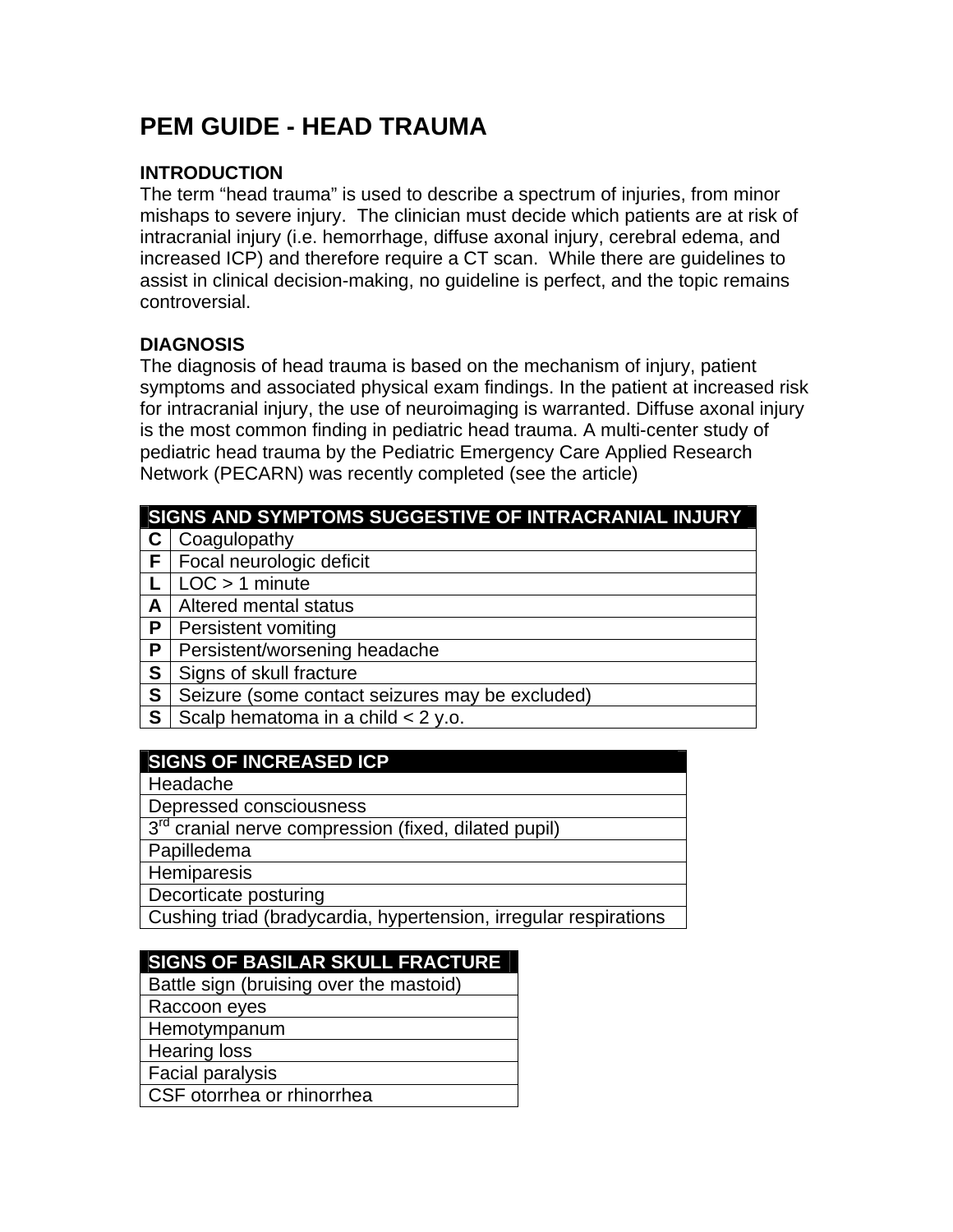|   | <b>AVPU CLASSIFICATION</b>  | <b>GLASCOW COMA SCALE</b>    |                 |                                |                |
|---|-----------------------------|------------------------------|-----------------|--------------------------------|----------------|
| A | Alert                       | <b>Eye</b><br><b>Opening</b> |                 | Spontaneous                    | 4              |
| V | Responds to Voice Stimuli   |                              | Verbal Stimuli  | 3                              |                |
| P | Responds to Painful Stimuli |                              |                 | Painful Stimuli                | $\overline{2}$ |
| U | Unresponsive to all Stimuli |                              |                 | No response                    | 1              |
|   |                             | <b>Motor</b>                 |                 | <b>Obeys Commands</b>          | 6              |
|   |                             |                              | <b>Response</b> | Localizes Pain                 | 5              |
|   |                             |                              |                 | Withdraws to Pain              | 4              |
|   |                             |                              |                 | Flexion -Decorticate           | 3              |
|   |                             |                              |                 | <b>Extension -Decerebrate</b>  | $\overline{2}$ |
|   |                             | <b>Verbal</b>                |                 | No Response                    | 1              |
|   |                             |                              | Oriented        | 5                              |                |
|   |                             |                              | <b>Response</b> | Confused / Disoriented         | 4              |
|   |                             |                              |                 | Inappropriate words            | 3              |
|   |                             |                              |                 | Incoherent                     | $\overline{2}$ |
|   |                             |                              |                 | No response                    | 1              |
|   |                             |                              |                 | $GCS = E + M + V$ (Range 3-15) |                |

## **INITIAL MANAGEMENT OF HEAD TRAUMA**

| Airway/Breathing  | If C-spine injury is suspected, use the jaw-thrust technique<br>to position the airway. Apply a semirigid cervical collar or use<br>manual inline stabilization. Position patient supine on a<br>backboard. Use log-roll maneuver when turning.              |
|-------------------|--------------------------------------------------------------------------------------------------------------------------------------------------------------------------------------------------------------------------------------------------------------|
| Circulation       | The goal is to maintain cerebral perfusion pressure. If<br>hypotension is present, treat with fluids. Pressors<br>(vasocontrictors) may be indicated in neurogenic shock                                                                                     |
| <b>Disability</b> | Assess mental status using AVPU or Glascow Coma Scale.<br>(see table above). Assess for signs of herniation (e.g. a<br>dilated fixed pupil)                                                                                                                  |
| Exposure          | Examine for signs of penetrating head trauma and signs of<br>facial/back trauma that may be associated with intracranial<br>injury. In addition assess for "raccoon eyes", "battle sign",<br>hemotympanum and signs of CSF leakage from the ears or<br>nose. |

#### **MILD HEAD TRAUMA**